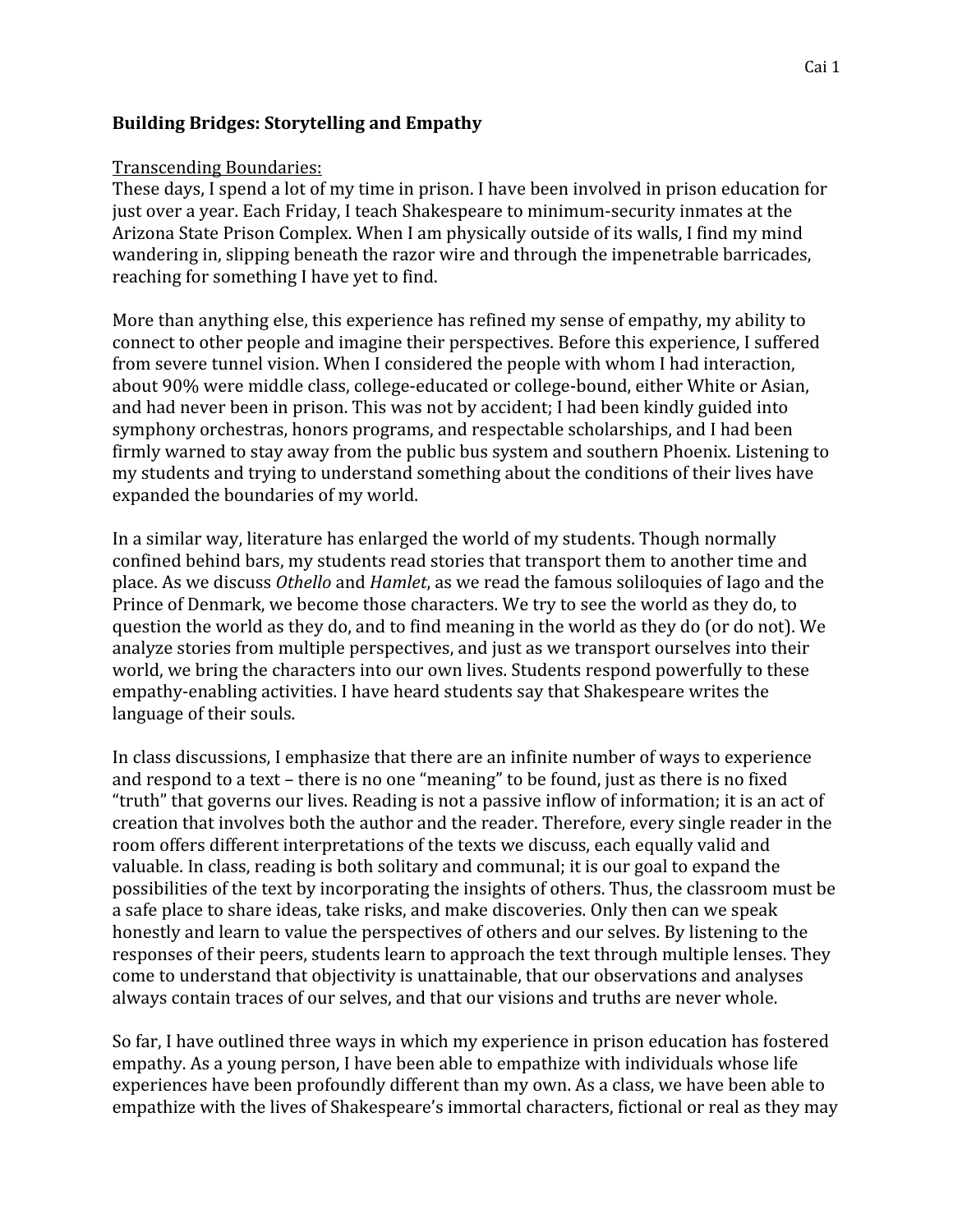be, through the power of their stories. And as members of a diverse and respectful learning community, my students and I have learned to empathize with one another, to listen to and learn about who and what we are.

### Living Narratives:

We share a basic human need to express our deepest selves and share our stories – through music, writing, dance, paint, or any act of creativity. Our creations are the products of our individual minds, that sole combination of experiences, ideas, beliefs, hopes, dreams, and fears that create one human consciousness. The most important things we can do are those things that are unique to ourselves. Every voice has a place in the world, and every one of us has a different story to tell.

The stories of others expand our consciousness; they give us another take on what it means to be human. In this way, stories build bridges of empathy between opposing and distant shores, paving the way for interpersonal understanding and respect. At the same time, stories remind us that our vision is limited and our truths are partial. Though it is a metaphysical impossibility to inhabit a mind other than our own, listening to the narratives of other lives can allow us to forge connections with our fellow human beings in ways that would otherwise be impossible.

PJ Manney explains, "But what is it in a story that makes us empathize? I believe is it the imaginative act of the reader translating the words on the page into thoughts and feelings, enabling them to see the world through the characters' eyes and feel their feelings. It is also the recognition that humans share common needs, goals and aspirations and that these are either met or unmet in the story of every life, be it real or fictional."

I agree with Manney, though I would expand his conception of storytelling to include all forms of art: music, paint, dance, drama, poetry, sculpture, architecture, etc. Speaking from my own experience as a pianist, flautist, ballerina, and writer, art is inherently empathyenabling. As the language of human experience and the vehicle for human expression, art is the primary way in which we tell and share our stories.

The increasing interconnectedness and integration of societies and economies worldwide makes all of us more and more interdependent. Empathy and storytelling allows us to navigate this complex and changing world with open minds and open hearts. Indeed, it is clear that a lack of empathy breeds conflict, war, crime, inequality, discrimination and hatred. We have seen that fear of the "other" leads to insularism and paranoia, and belief in the superiority of one vision over all others leads to imperialism and oppression. Our only hope lies in engaging with one another's similarities and differences, in recognizing the multitude of ways that each of us experiences the world by listening to each other's stories.

Empathy is the most effective tool we have to forge meaningful relationships across the cultures and ideologies; it is a powerful antidote to the narcissism and arrogance that has unfortunately characterized much of human history. Empathy is a way to understand the world before we try to change it.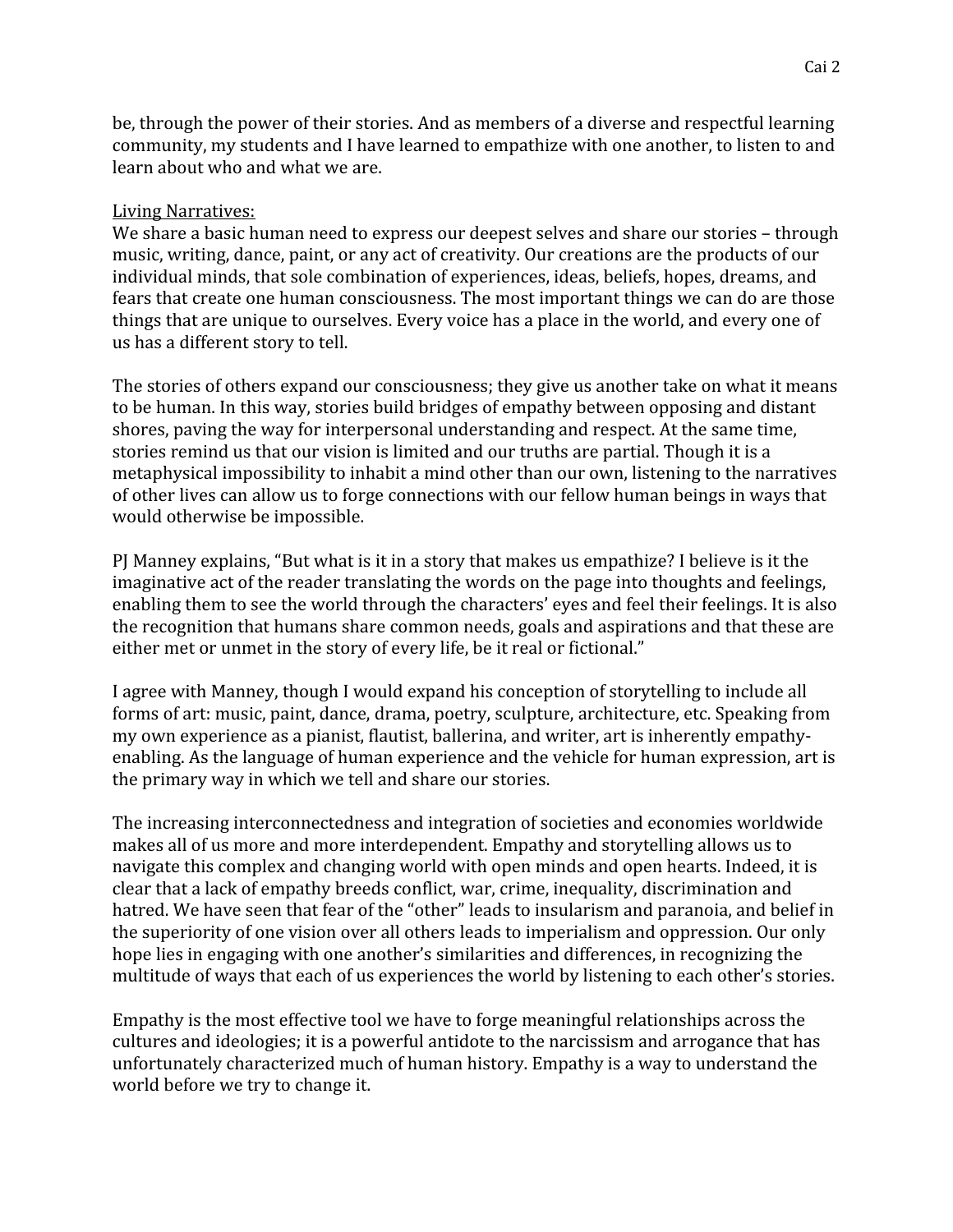# Chinese Voices:

Based on my experience in prison education, I propose to design and teach a curriculum that embraces and encourages empathy through storytelling. While it may be impossible for individuals to traverse certain geographical, cultural, political, and social barriers, we can always connect with others through our stories, no matter who or where we are. Each story is a part of the human narrative, and all are equally important.

The class will be reading intensive, though other forms of creative expression will certainly be included. Stories, both true and imaginary, teach us about one another. They act as portals to different times, places, cultures, universes. Hopefully, the narratives chosen for the class will begin to suggest the complexity and diversity of the world in which we live, forcing students out of their immediate milieu and into unknown territory.

The class will also be writing intensive, with multiple opportunities for creative selfexpression. From my class at the prison, I have often found that students are surprised and encouraged at the sounds of their own voices, which have too often been excluded from public discourse. Chinese students deserve the opportunity to make their voices heard, for they are the future generation of the country.

Finally, the class will be a cooperative effort. I hope to establish an ethos of teamwork that fosters collaborative learning among students. Classroom learning should never be onedirectional, originating from the teacher and ending with the student. I can attest that my students at the prison have taught me more than I have taught them, and they have learned more from one another than they have learned from me. One of the most valuable lessons I can offer my students is that they can always gain from the insights of their peers. By encouraging class discussion and debate, I hope that students will continue to exchange ideas outside of the classroom and to seek out perspectives that challenge their worldviews. Most importantly, this dialogue must occur within a matrix of empathy and respect. With practice in the classroom, students can learn to broaden their minds, accommodate the ideas of others, and live in a complex and changing world.

# Presentation Outline:

- I. Introduction
- II. Teaching in prison: A practice in empathy
	- A. Stories of inmates offer new perspectives on the human experience
		- 1. In this world, it is easy to surround ourselves with what we know. Before teaching in the prison, I knew:
			- a) The secluded, isolated bubble of middle-class suburbia
			- b) Symphony orchestras, honors programs, scholarships
			- c) A perpetual and reinforcing cycle of privilege
		- 2. New experiences, different stories expand our limited boundaries. After teaching in the prison, I have:
			- a) A better understanding of poverty, racism, educational inequality, mass incarceration, social justice
			- b) Forged human connections with a marginalized population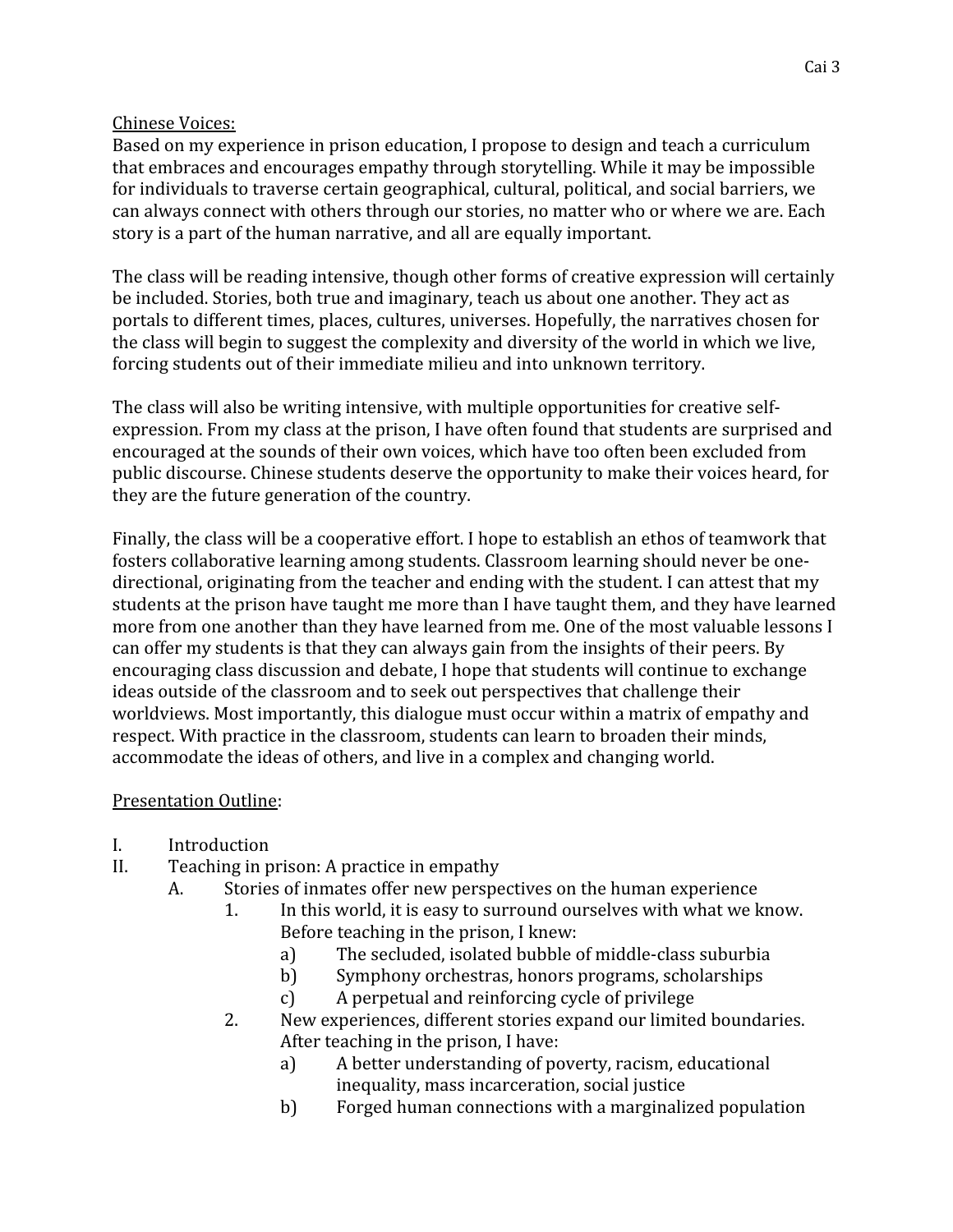that is often dehumanized in the public mindset

- B. Literature acts as a portal to different worlds, both real and imaginary
	- 1. Shakespeare's writing allows us to compare and contrast modern-day America with Elizabethan England
	- 2. Students find themselves within Shakespeare's characters
		- a) They recognize fundamental human attributes
		- b) Students say: "Shakespeare writes the language of my soul"
- C. Class discussions allow insights into the minds of others
	- 1. Students learn from one another by:
		- a) Sharing their own opinions and valuing those of others
		- b) Approaching the text through multiple lenses
		- 2. Discussions prepare students to understand and negotiate the immense complexity and diversity of the world. They learn that:
			- a) Objectivity is unattainable
			- b) Observations and analyses are always biased
			- c) Our visions and truths are never whole
- III. Living narratives: Storytelling and empathy
	- A. The stories of others give us another take on what it means to be human
		- 1. Storytelling includes all forms of art
			- a) Art is the language of human experience and the vehicle for human expression; it is inherently empathy-enabling
			- b) My own experiences as a pianist, flautist, ballerina, and writer attests to the transformative power of art
		- 2. Stories foster empathetic behavior and attitudes because they:
			- a) Enable us to see the world through characters' eyes
			- b) Build bridges between opposing and distant shores
	- B. In an increasingly interconnected world, the need for empathy grows
		- 1. Integration of societies and economics worldwide requires communication across culture and ideology
			- a) Lack of empathy leads to conflict, war, crime, inequality, discrimination, hatred
			- b) Fear of the "other" leads to insularism and paranoia, imperialism and oppression
		- 2. Empathy is an attempt to understand the world as it is before we attempt to change it. We must learn to:
			- a) Engage with both our similarities *and* our differences
			- b) Recognize the diverse ways in which we experience the world
- IV. Chinese voices: A teaching proposal
	- A. Curriculum embracing empathy through storytelling
	- B. Reading diverse stories allows students to transcend boundaries
		- 1. Educators should choose narratives that force students out of their immediate milieu and into unknown territory
		- 2. Students must learn to:
			- a) Incorporate alternative views and opposing perspectives
			- b) Understand and respect other cultures and ideologies
	- C. Writing their own stories encourages students to value their own voice